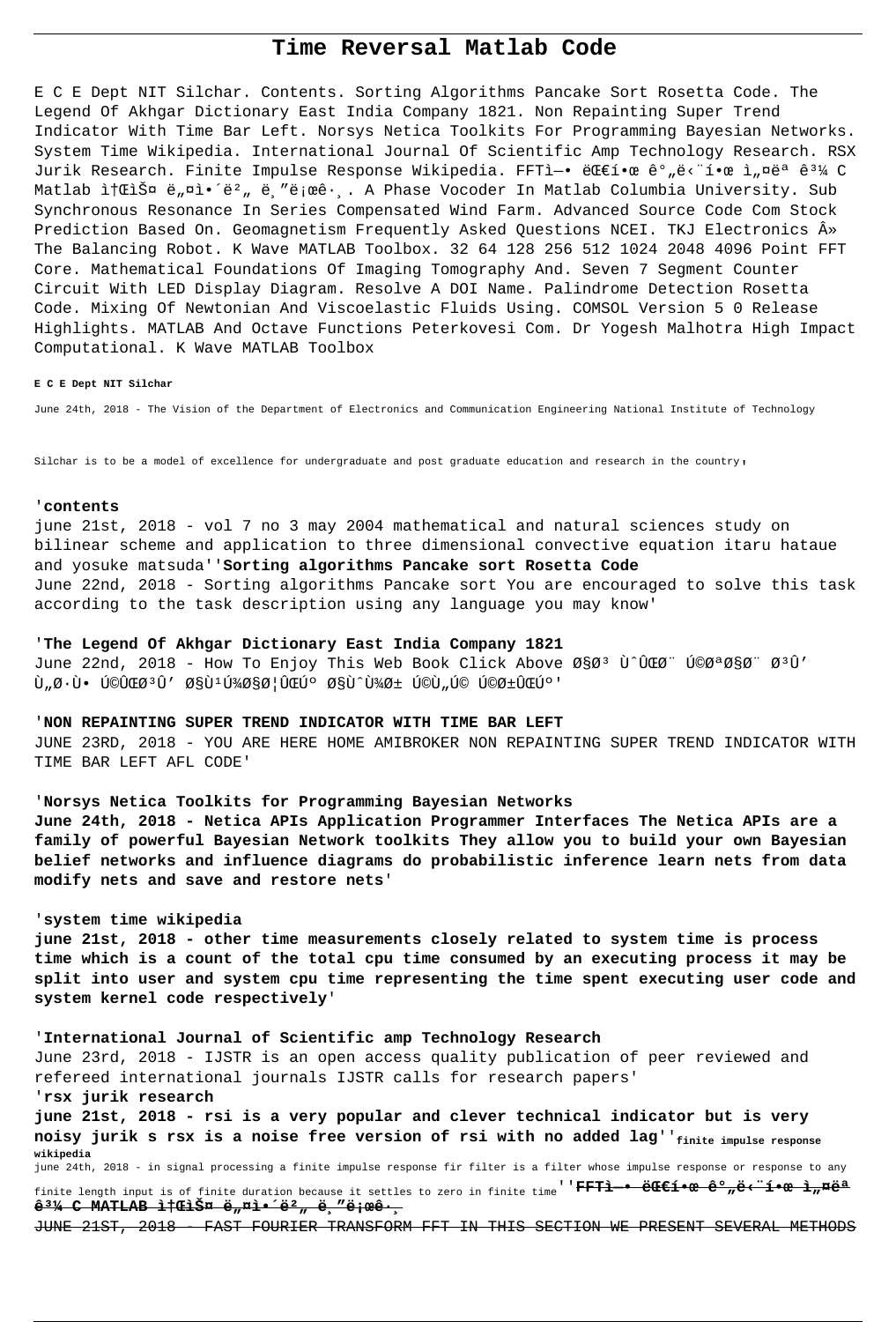FOR COMPUTING THE DFT EFFICIENTLY IN VIEW OF THE IMPORTANCE OF THE DFT IN VARIOUS DIGITAL SIGNAL PROCESSING APPLICATIONS SUCH AS LINEAR FILTERING CORRELATION ANALYSIS AND SPECTRUM ANALYSIS ITS EFFICIENT COMPUTATION IS A TOPIC THAT HAS RECEIVED CONSIDERABLE ATTENTION BY''**A PHASE VOCODER IN MATLAB COLUMBIA UNIVERSITY** JUNE 22ND, 2018 - DESCRIBES AND LINKS TO AN IMPLEMENTATION OF THE PHASE VOCODER ALGORITHM FOR TIME SCALE MODIFICATION OF AUDIO IN THE MATLAB LANGUAGE''**SUB SYNCHRONOUS RESONANCE IN SERIES COMPENSATED WIND FARM** JUNE 23RD, 2018 - MITIGATING AND MINIMIZING THE IMPACT OF THE SUB SYNCHRONOUS RESONANCE RELATED PHENOMENA IN WIND POWER PLANTS HAS BECOME THE FOCUS OF POWER SYSTEM RESEARCH' '**Advanced Source Code Com Stock Prediction Based on**

June 24th, 2018 - Advanced Source Code Matlab source code for stock prediction based on price patterns'

'**geomagnetism frequently asked questions ncei**

**june 22nd, 2018 - questions and answers to some frequently asked questions concerning** earth s magnetic field with images and useful references'<sup>'TKJ Electronics  $\hat{A}^*$  The Balancing Robot</sup> June 22nd, 2018 - Excellent work I've been working in a similar robot since july of 2010 but after a few setbacks I starter

working on it again last year I also decided to use mbed due to the speed<sub>'</sub>'**k** wave matlab toolbox

**june 22nd, 2018 - simulating the total beam pattern once a transducer has been created see defining an ultrasound transducer a map of the resulting rms or maximum pressure within the medium can be produced this distribution is typically called a beam pattern**''**32 64 128 256 512 1024 2048 4096 Point FFT Core**

June 23rd, 2018 - Supports 32 64 128 256 512 1024 2048 4096 Point Complex FFT And IFFT And Up To 8192 Point Real To Complex And Complex To Real FFT And IFFT And Can Switch Dynamically'

'**mathematical foundations of imaging tomography and**

**july 29th, 2012 - mathematical foundations of imaging tomography and wavefield inversion anthony j devaney on amazon com free shipping on qualifying offers inverse problems are of interest and importance across many branches of physics mathematics engineering and medical imaging**''**Seven 7 Segment Counter Circuit with LED Display Diagram**

April 26th, 2011 - A simple seven 7 segment counter circuit with an LED display This counter circuit diagram is designed using IC CD 4033 as counter 555 Timer IC and seven segment LED Display LT 543''**Resolve a DOI Name**

June 23rd, 2018 - Type or paste a DOI name into the text box Click Go Your browser will take you to a Web page URL associated with

that DOI name Send questions or comments to doi help doi org' '**Palindrome detection Rosetta Code**

June 24th, 2018 - Write a function or program that checks whether a given sequence of characters or if you prefer bytes is a

palindrome For extra credit Support Unicode characters,

#### '**MIXING OF NEWTONIAN AND VISCOELASTIC FLUIDS USING**

JUNE 24TH, 2018 - THE MIXING OF HIGH VISCOSITY AND VISCOELASTIC FLUIDS MAY BE PERFORMED IN INDUSTRY USING A €œBUTTERFLY€. IMPELLER WHICH HAS RECEIVED SCANT ATTENTION''**COMSOL VERSION 5 0 RELEASE HIGHLIGHTS**

JUNE 21ST, 2018 - HIGHLIGHTS FROM THE OCTOBER 31 2014 RELEASE OF COMSOL MULTIPHYSICS VERSION 5 0 VIEW THE RELEASE HIGHLIGHTS PAGE'

### '**matlab and octave functions peterkovesi com**

june 22nd, 2018 - matlab functions for computer vision and image analysis functions include feature detection from phase congruency edge linking and segment fitting projective geometry image enhancement and many others'

'**Dr Yogesh Malhotra High Impact Computational**

June 22nd, 2018 - JP Morgan Private Bank Goldman Sachs Alumnus Asset Manager Amp Venture Capital Econometric Modeling Quantitative

Finance Quantitative Risk Modeling'

### '**k Wave MATLAB Toolbox**

June 22nd, 2018 - Simulations In Three Dimensions Example This Example Provides A Simple Demonstration Of Using K Wave For The Simulation And Detection Of The Pressure Field Generated By An Initial Pressure Distribution Within A Three Dimensional Heterogeneous Propagation Medium'